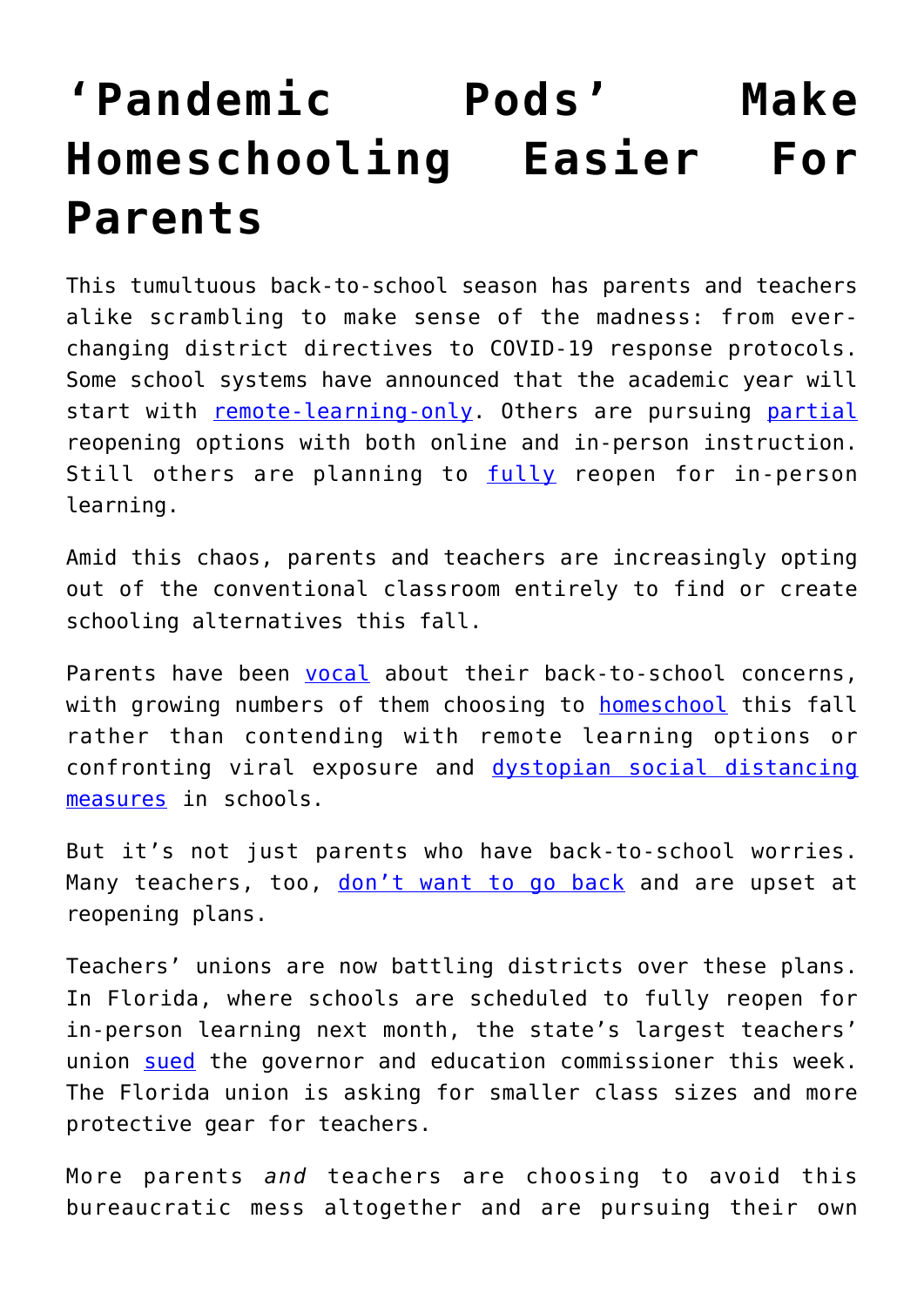educational solutions.

## **Entrepreneurial Educators Build A Better Way**

Some parents are hiring tutors to augment their homeschooling experience this fall, and entrepreneurial teachers are serving that need and cashing in on the opportunity. One high school English teacher in Illinois, who asked to remain anonymous, told me that she made \$49,000 a year teaching 9th grade and AP English, but several families have approached her for private tutoring and she realizes she can make more money as a private tutor, with fewer hours and more flexibility.

In addition to homeschooling, some parents are forming pandemic "pods," or home-based microschools that allow a handful of families to take turns teaching their children or pool resources to hire a teacher or college student. *The Wall Street Journal* [reports](https://www.wsj.com/articles/amid-coronavirus-parents-pod-up-to-form-at-home-schools-11595323805?mod=hp_listc_pos3) that these pods are sprouting throughout the country, fueled by parental unrest at school reopening plans and facilitated by informal Facebook groups connecting local families.

Recognizing this mounting demand for schooling alternatives this fall, entrepreneurial educators are helping to create more options for families. In Maryland, longtime educators Steven Eno and Ned Courtemanche created **[Impact Connections](https://impactconnections.org)**, a microschool enabler connecting educators and parents and providing learning support.

"COVID-19 exposed so many of the shortcomings we already knew about in education but also presented new opportunities to step up and help parents and their kids," Eno told me in a recent interview. "Microschools offer a powerful, and largely untapped, opportunity to educate our kids in the COVID era and beyond. The best microschools offer highly-personalized instruction that is free of curricular red tape for a fraction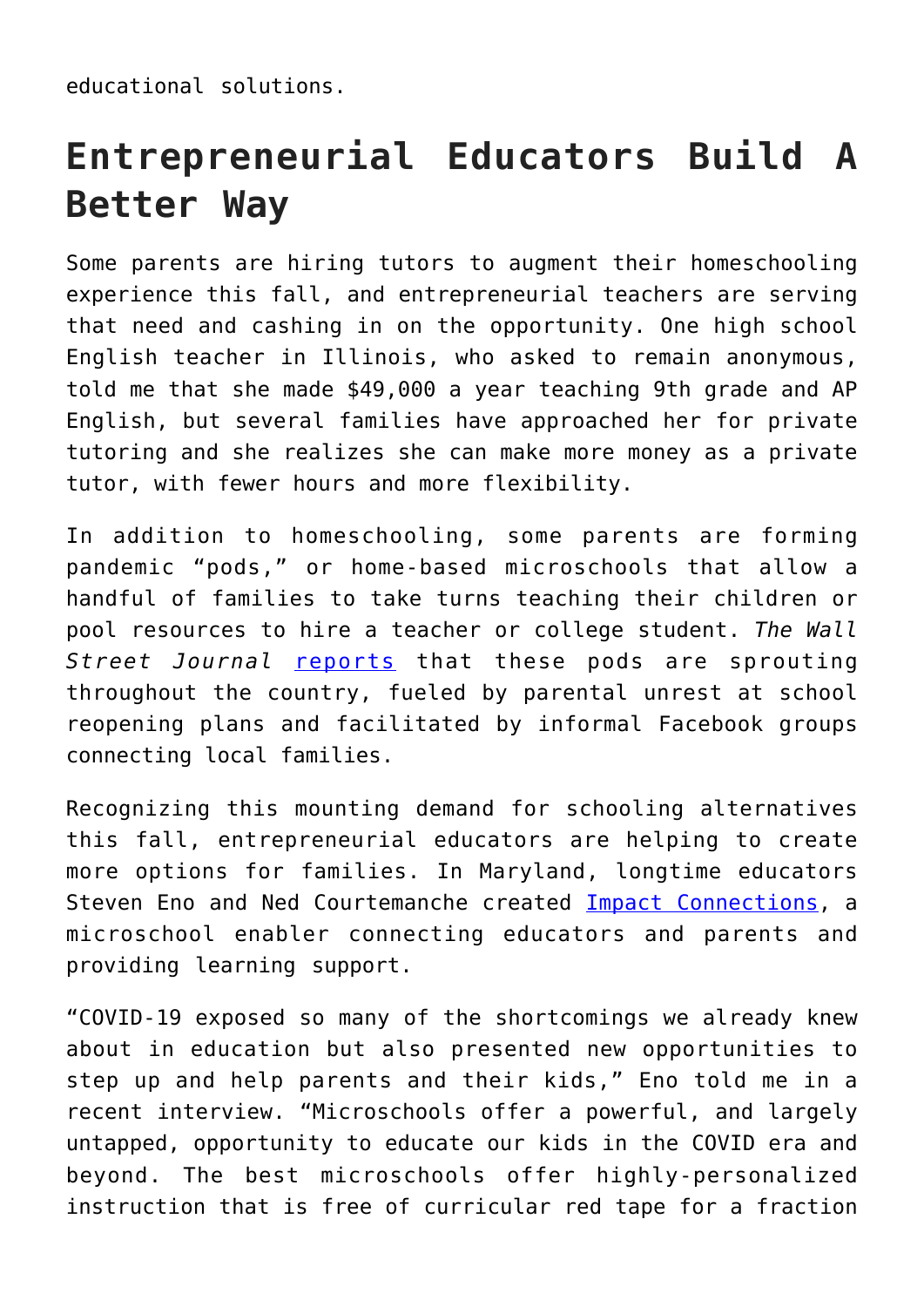of the price…," he says.

The legality of these pandemic pods and microschools is sometimes unclear. As a new model that blends features of homeschool co-ops with small, private schools, regulations in many places haven't caught up. Additionally, the sheer numbers of parents choosing not to send their kids back to school this fall, and the pandemic's overall disruption, may make enforcement of any existing regulations more difficult.

This presents an ideal moment for what Adam Thierer calls "evasive entrepreneurship," where entrepreneurs push boundaries and challenge existing systems. Thierer writes in his book, *[Evasive Entrepreneurs](https://www.amazon.com/Evasive-Entrepreneurs-Innovation-Economies-Governments/dp/1948647761/ref=tmm_pap_swatch_0?_encoding=UTF8&qid=&sr=)*:

*Increasingly today, evasive entrepreneurs–innovators who don't always conform to social or legal norms–are using new technological capabilities to circumvent traditional regulatory systems, or at least to put pressure on public policymakers to reform or selectively enforce laws and regulations that are outmoded, inefficient, or illogical. Evasive entrepreneurs rely on a strategy of permissionless innovation in both the business world and the political arena. They push back against 'the Permission Society,' or the convoluted labyrinth of permits and red tape that often encumber entrepreneurial activities. In essence, evasive entrepreneurs live out the adage that 'it is easier to ask for forgiveness than it is to get permission' by creating exciting new products and services without necessarily receiving the blessing of public officials before doing so.*

## **Not Just For The Wealthy**

Criticism over these private education options has surged over the past few weeks, as commentators claim that homeschooling and pandemic pods will widen gaps between higher- and lowerincome families. An op-ed in *The New York Times* this week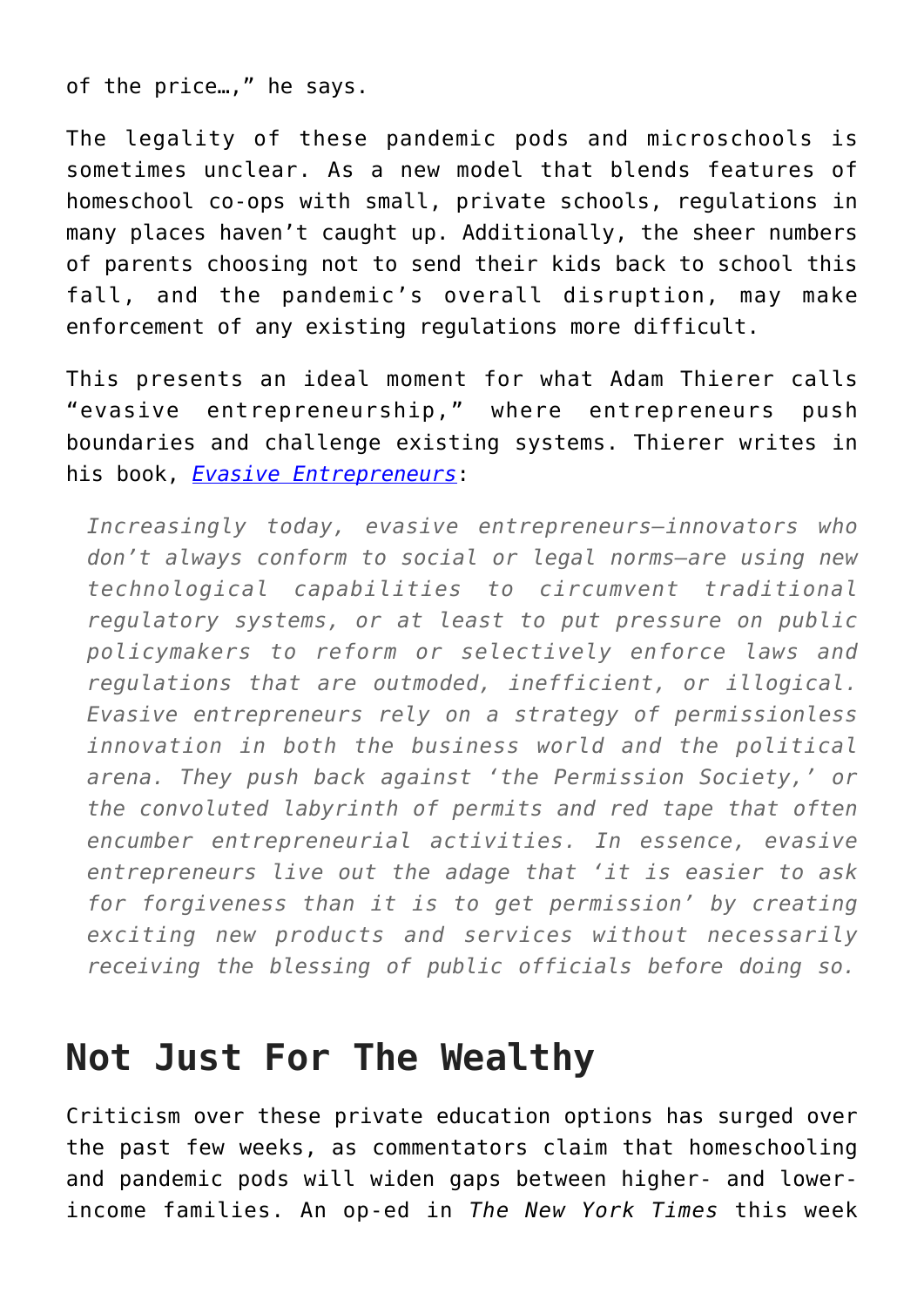decried these private pods, [saying](https://www.nytimes.com/2020/07/22/opinion/pandemic-pods-schools.html) "they will exacerbate inequities, racial segregation and the opportunity gap within schools." These criticisms ignore the fact that some parents create no-cost pods in which they take turns educating their children in a co-op format, and as an article in today's *New York Times* [points out,](https://www.nytimes.com/2020/07/23/briefing/home-schooling-coronavirus-portland-your-thursday-briefing.html) "the population of home-schoolers before the pandemic  $-$  was less affluent than average." Homeschooling, and its current "podding" variation, are not just for the wealthy.

Moreover, if education funding supported students rather than school bureaucracies, more families would get access to an array of education options–including these new models and ones that have yet to be invented. Taxpayers spend about \$700 billion each year on U.S. K-12 education. If that money was redistributed to families in the form of education savings accounts (ESAs), vouchers, tax-credit scholarship programs, and other [education choice](https://www.edchoice.org/school-choice/types-of-school-choice/) mechanisms, parents would have many more options beyond an assigned district school.

Corey DeAngelis, Director of School Choice at the Reason Foundation, has written and spoken much about this, [stating:](https://reason.org/commentary/video-the-coronavirus-pandemic-reopening-schools-and-fixing-school-finance-systems/) "More families would have access to these alternatives if education funding followed children to wherever they receive their educations. Teachers could also [benefit](https://www.washingtonexaminer.com/opinion/school-choice-benefits-teachers-too) from such a system, which would likely offer them smaller class sizes, more autonomy, and higher [salaries.](https://twitter.com/DeAngelisCorey/status/1283922534744952832)"

*Them: Microschools will lead to inequities because only welloff families can afford them!*

*Me: Ok – then give families their children's education dollars to make these options affordable.*

*Them: [pic.twitter.com/BJKx4DOuyR](https://t.co/BJKx4DOuyR)*

*— Corey A. DeAngelis (@DeAngelisCorey) [July 20, 2020](https://twitter.com/DeAngelisCorey/status/1285224691335127042?ref_src=twsrc%5Etfw)*